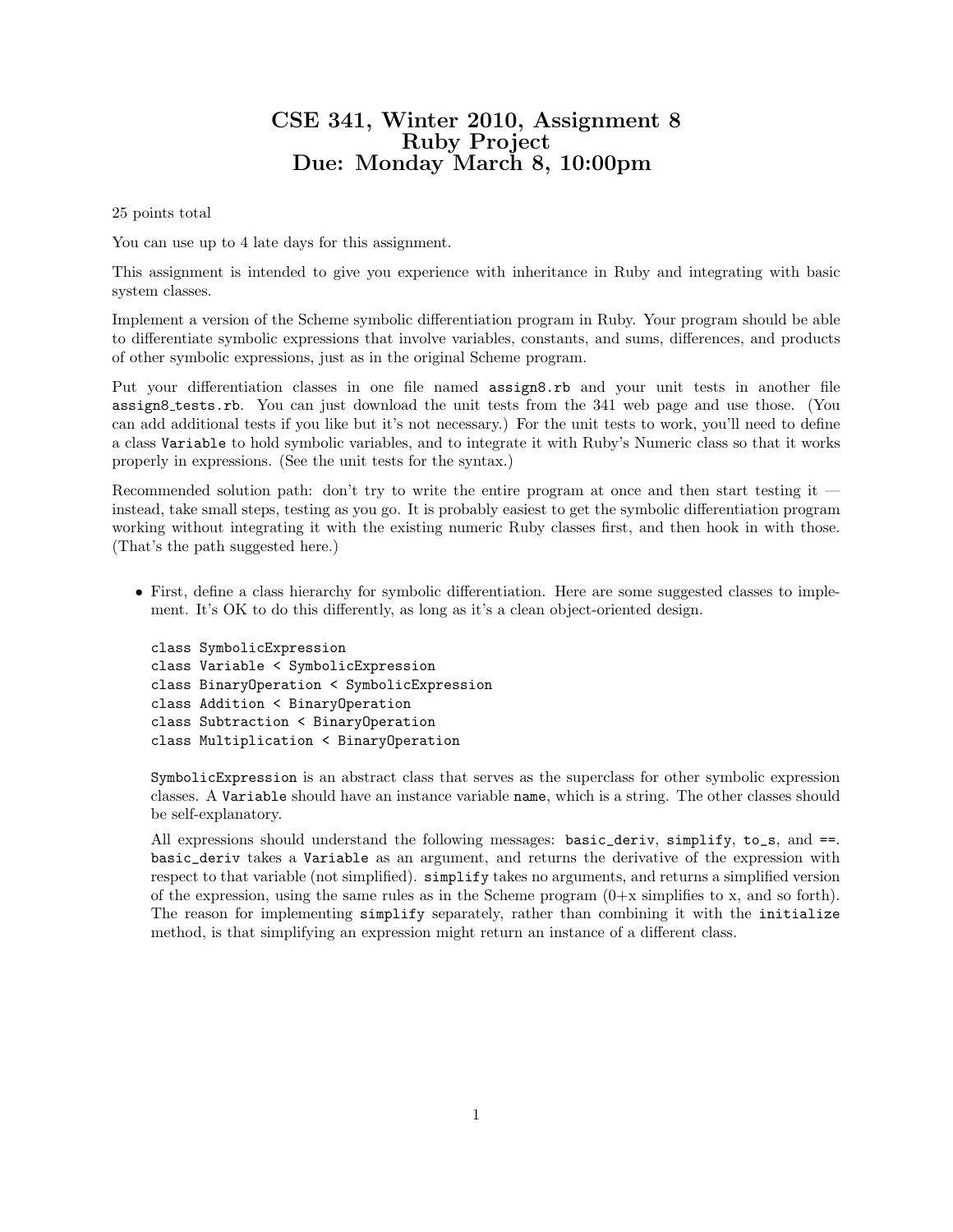Also define the following methods in SymbolicExpression, so that they are inherited by the other classes:

```
def inspect
 return to_s
end
def deriv(v)return self.basic_deriv(v).simplify
end
```
Implementing inspect will be useful for debugging, since your expressions will print out in a more readable way. deriv takes the derivative and then simplifies the result — you only need to implement this method once in SymbolicExpression.

You should now be able to check that  $to_s$ , basic\_deriv and simplify are working. However, it's tedious to write test cases at this point, since you have to construct expressions by hand, e.g.

```
x = Variable.new("x")
s = Addition.new(x,3)
t = Multiplication.new(10, s)# now try:
# s
# t
# s.basic_deriv(x)
# s.deriv(x)
# t.basic_deriv(x)
# t.deriv(x)
```
So save the bulk of the testing (including trying to run any of the unit tests) for after you get the next part working.

- Add implementations of deriv, basic\_deriv, and simplify to the built-in class Numeric. (Then both integers and floats will inherit them.)
- Now get symbolic expressions to understand  $+$  and  $-$  and  $*$ , and also to interoperate correctly with integers and floats. To do this, add the following methods to SymbolicExpression:

```
def + (other)
  return Addition.new(self,other)
end
def - (other)
  return Subtraction.new(self,other)
end
def * (other)
 return Multiplication.new(self,other)
end
def +@ # unary +return self
end
def -@ \# unary -return Subtraction.new(0,self)
end
```